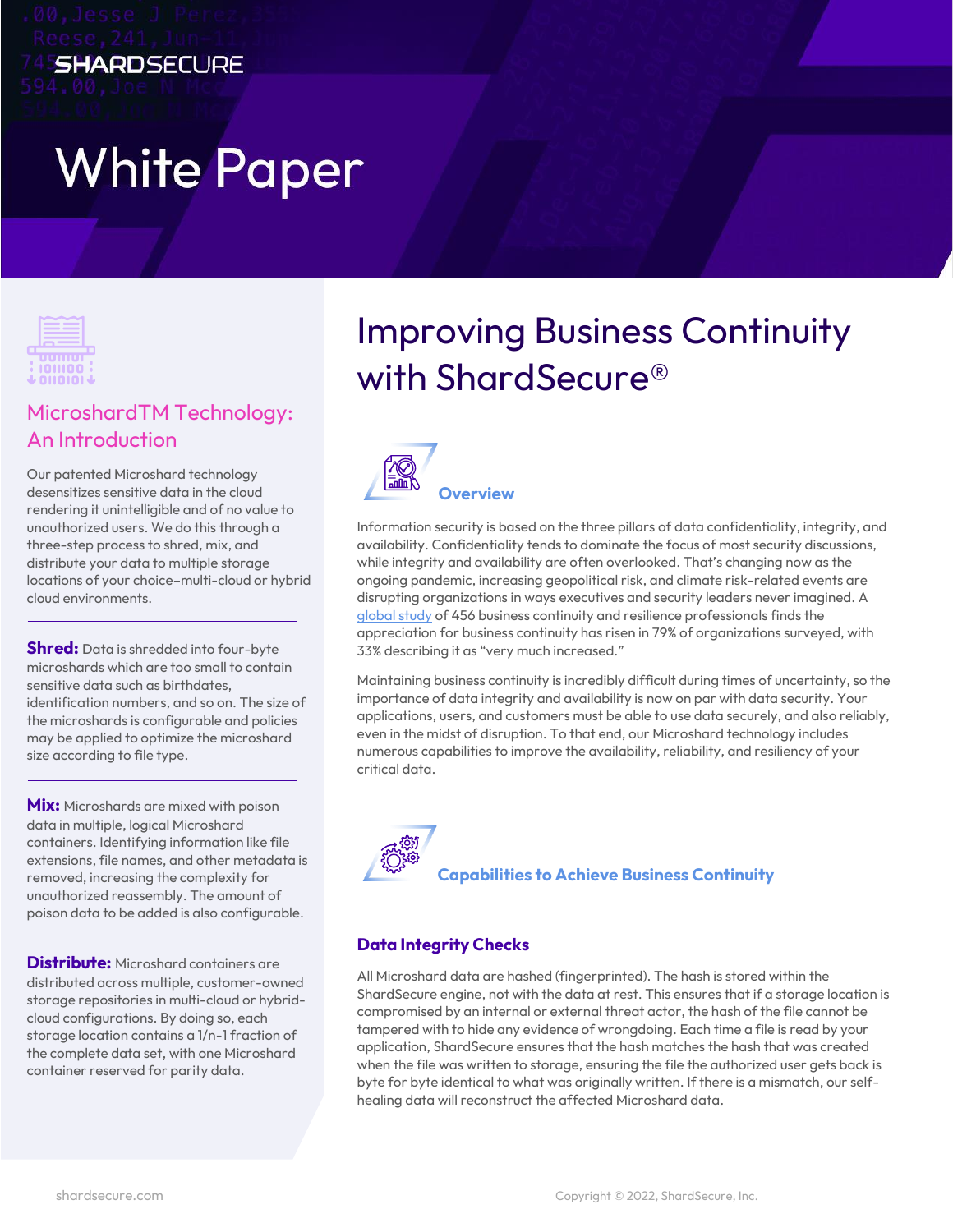#### **Self-Healing Data**

Self-healing data is a key capability that reconstructs data that has been tampered with in any way to its previous, unaffected state. Multiple data integrity checks are performed during the microsharding process to detect any changes that may have been made to the Microshard data at rest. If a Microshard container fails a data integrity check during the reassembly process, the affected container is reconstructed to its unaffected state and the application user continues to work unimpacted. The cause of the failed check – tampering, ransomware, deletion – is irrelevant as the process is the same. It should be noted that a failed data integrity check is an indicator of compromise as there should be no modifications to the data at rest.

Self-healing data does this by creating slight overlaps of the distributed Microshard data across the different storage locations. This allows the ShardSecure engine to reconstruct the affected data transparently and in real-time.

Similarly, if a data storage location becomes unavailable due to any number of reasons– an outage, network issue, misconfigured firewall, etc.–the same process reconstructs the unavailable Microshard data in real-time. This ensures a high level of uptime, without having to restore data from backups in many outage scenarios. Users' work is unaffected and security teams are alerted to initiate investigation and response.



#### **Responsive Storage**

An error is generated any time that self-healing data repairs any data, and our solution monitors that error rate. When a user-defined error threshold is reached for a given storage location, whether due to availability or cyberattack, the affected data automatically reconstructed and then migrated to a alternate storage location, without any impact to your data, applications, or uptime.

#### **Failover and High Availability**

Instances of ShardSecure are software-based, virtual clusters. However, to provide geographical redundancy and business continuity, disparate virtual clusters can be deployed in different regions, in different clouds, or in a combination of on-premises and cloud. The clusters will synchronize the instructions to reassemble Microshard data in the event of an outage, or for global load balancing to enhance performance. The global failover capability reduces the risk of downtime and avoids a single point of failure. User activity is seamlessly directed to the operational location if one location becomes inaccessible.

#### **Data Agility**

ShardSecure makes migrating data between regions or even clouds easy, secure, and transparent. If you need to migrate data from one storage location to another for availability or performance reasons, as part of a cloud migration or for cost issues, a few clicks can start that process. The data migration happens in the background and is a zero-downtime event, with no impact to your applications. In addition, all data is moved in its Microshard form, meaning the data is still secure and unintelligible in case of a man-in-the-middle attack. The data is also encrypted in transit, providing multiple layers of security and privacy.